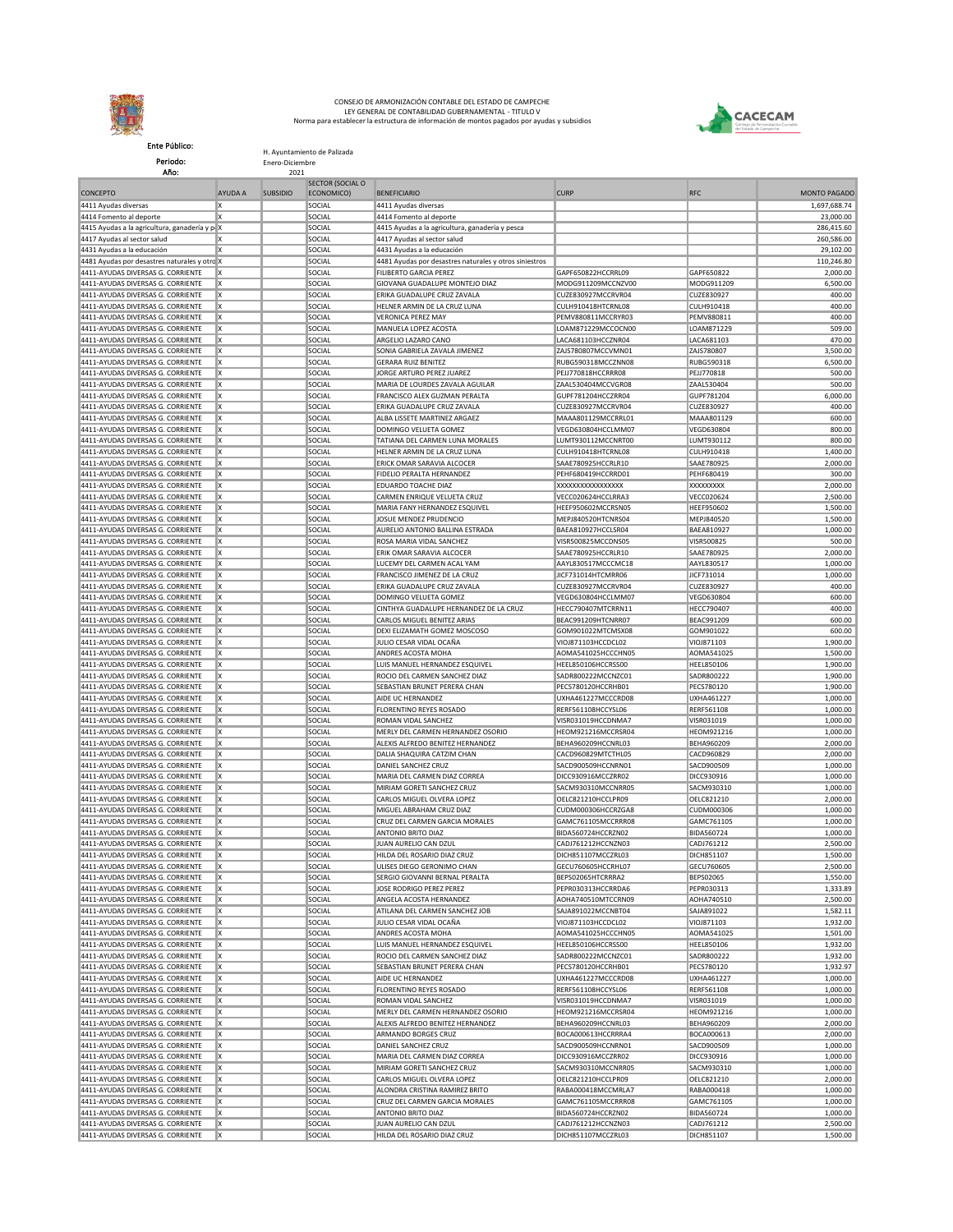| 4411-AYUDAS DIVERSAS G. CORRIENTE | Iχ      | SOCIAL | ULISES DIEGO GERONIMO CHAN          | GECU760605HCCRHL07  | GECU760605        | 2,500.00 |
|-----------------------------------|---------|--------|-------------------------------------|---------------------|-------------------|----------|
|                                   |         |        |                                     |                     |                   |          |
| 4411-AYUDAS DIVERSAS G. CORRIENTE | ΙX      | SOCIAL | SERGIO GIOVANNI BERNAL PERALTA      | BEPS02065HTCRRRA2   | <b>BEPS02065</b>  | 1,550.00 |
| 4411-AYUDAS DIVERSAS G. CORRIENTE | X       | SOCIAL | JOSE RODRIGO PEREZ PEREZ            | PEPR030313HCCRRDA6  | PEPR030313        | 1,333.89 |
| 4411-AYUDAS DIVERSAS G. CORRIENTE | X       | SOCIAL | ANGELA ACOSTA HERNANDEZ             | AOHA740510MTCCRN09  | AOHA740510        | 2,500.00 |
| 4411-AYUDAS DIVERSAS G. CORRIENTE | X       | SOCIAL | ROCIO DEL CARMEN SANCHEZ DIAZ       | SADR800222MCCNZC01  | SADR800222        | 1,932.00 |
| 4411-AYUDAS DIVERSAS G. CORRIENTE | Ιx      | SOCIAL | LUIS MANUEL HERNANDEZ ESQUIVEL      | HEEL850106HCCRSS00  | HEEL850106        | 1,932.00 |
|                                   |         |        |                                     |                     |                   |          |
| 4411-AYUDAS DIVERSAS G. CORRIENTE | Ιx      | SOCIAL | SEBASTIAN BRUNET PERERA CHAN        | PECS780120HCCRHB01  | PECS780120        | 1,932.97 |
| 4411-AYUDAS DIVERSAS G. CORRIENTE | X       | SOCIAL | ALEXIS ALFREDO BENITEZ HERNANDEZ    | BEHA960209HCCNRL03  | BEHA960209        | 2,000.00 |
| 4411-AYUDAS DIVERSAS G. CORRIENTE | X       | SOCIAL | AIDE UC HERNANDEZ                   | UXHA461227MCCCRD08  | <b>UXHA461227</b> | 1,000.00 |
| 4411-AYUDAS DIVERSAS G. CORRIENTE | X       | SOCIAL | JULIO CESAR VIDAL OCAÑA             | VIOJ871103HCCDCL02  | VIOJ871103        | 1,932.00 |
| 4411-AYUDAS DIVERSAS G. CORRIENTE | Ιx      | SOCIAL | ANDRES ACOSTA MOHA                  | AOMA541025HCCCHN05  | AOMA541025        | 1,501.00 |
|                                   |         |        |                                     |                     |                   |          |
| 4411-AYUDAS DIVERSAS G. CORRIENTE | Ιx      | SOCIAL | MERLY DEL CARMEN HERNANDEZ OSORIO   | HEOM921216MCCRSR04  | HEOM921216        | 1,000.00 |
| 4411-AYUDAS DIVERSAS G. CORRIENTE | X       | SOCIAL | MARIA CRISSTEL AMADA MAGAÑA RAMIREZ | MARC960510MTCGMR07  | MARC960510        | 1,501.00 |
| 4411-AYUDAS DIVERSAS G. CORRIENTE | X       | SOCIAL | BLANCA ESTELA DOMINGUEZ DIAZ        | DODB870810MCCMZL08  | DODB870810        | 2,504.00 |
| 4411-AYUDAS DIVERSAS G. CORRIENTE | X       | SOCIAL | ASAEL GARCIA MORENO                 | GAMA860207HTCRRS08  | GAMA860207        | 1,932.97 |
| 4411-AYUDAS DIVERSAS G. CORRIENTE | Ιx      | SOCIAL | <b>FLORENTINO REYES ROSADO</b>      | RERF561108HCCYSL06  | RERF561108        | 1,000.00 |
|                                   |         |        |                                     |                     |                   |          |
| 4411-AYUDAS DIVERSAS G. CORRIENTE | Ιx      | SOCIAL | ROMAN VIDAL SANCHEZ                 | VISR031019HCCDNMA7  | VISR031019        | 1,000.00 |
| 4411-AYUDAS DIVERSAS G. CORRIENTE | X       | SOCIAL | ARMANDO BORGES CRUZ                 | BOCA000613HCCRRRA4  | BOCA000613        | 2,000.00 |
| 4411-AYUDAS DIVERSAS G. CORRIENTE | X       | SOCIAL | MARIA GUADALUPE MIRANDA VIDAL       | MIVG810103MCSRDD08  | MIVG810103        | 3,012.92 |
| 4411-AYUDAS DIVERSAS G. CORRIENTE | X       | SOCIAL | DALIA SHAQUIRA CATZIM CHAN          | CACD960829MTCTHL05  | CACD960829        | 2,500.00 |
| 4411-AYUDAS DIVERSAS G. CORRIENTE | Ιx      | SOCIAL | MIGUEL ABRAHAM CRUZ DIAZ            | CUDM000306HCCRZGA8  | CUDM000306        | 1,932.00 |
|                                   |         |        |                                     |                     |                   |          |
| 4411-AYUDAS DIVERSAS G. CORRIENTE | Ιx      | SOCIAL | OTONIEL PADILLA GUZMAN              | PAGO900414HCCDZT04  | PAGO900414        | 2,000.00 |
| 4411-AYUDAS DIVERSAS G. CORRIENTE | X       | SOCIAL | SAMUEL BENITEZ GOMEZ                | BEGS801213HCCNMM09  | BEGS801213        | 800.00   |
| 4411-AYUDAS DIVERSAS G. CORRIENTE | X       | SOCIAL | LIDIA GARCIA PEREZ                  | GAPL600215MCCRRD07  | GAPL600215        | 2,500.00 |
| 4411-AYUDAS DIVERSAS G. CORRIENTE | X       | SOCIAL | MONICA ITZEL JIMENEZ ORTEGA         | JIOM970919MTCMRN06  | JIOM970919        | 2,000.00 |
| 4411-AYUDAS DIVERSAS G. CORRIENTE | Ιx      | SOCIAL | RASHID ALEJANDRO CAMARA BALBOA      | CABR940813HYNMLS05  | CABR940813        | 2,000.00 |
|                                   |         |        |                                     |                     |                   |          |
| 4411-AYUDAS DIVERSAS G. CORRIENTE | Ιx      | SOCIAL | ALICIA ORTIZ SANCHEZ                | OISA840412MTCRNL01  | OISA840412        | 1,865.00 |
| 4411-AYUDAS DIVERSAS G. CORRIENTE | Ιx      | SOCIAL | JULIO CESAR CRUZ RAMIREZ            | CURJ571116HCCRML11  | CURJ571116        | 2,100.00 |
| 4411-AYUDAS DIVERSAS G. CORRIENTE | X       | SOCIAL | KARIME RUBIO ORTIZ                  | RUOK030525MTCBRRA1  | <b>RUOK030525</b> | 2,000.00 |
| 4411-AYUDAS DIVERSAS G. CORRIENTE | X       | SOCIAL | MANUEL JESUS HERNANDEZ OSORIO       | HEOM781225HCCRSN08  | <b>HEOM781225</b> | 2,100.00 |
|                                   |         |        |                                     |                     |                   |          |
| 4411-AYUDAS DIVERSAS G. CORRIENTE | Ιx      | SOCIAL | OSWALDO SANTOS RAMIREZ              | SARMOS777071804H600 | SARMOS77707       | 2,500.00 |
| 4411-AYUDAS DIVERSAS G. CORRIENTE | Ιx      | SOCIAL | LUIS MORALES LUNA                   | MOLL720804HTCRNS03  | MOLL720804        | 400.00   |
| 4411-AYUDAS DIVERSAS G. CORRIENTE | Ιx      | SOCIAL | ERICK OMAR SARAVIA ALCOCER          | SAAE780925HCCRLR10  | SAAE780925        | 400.00   |
| 4411-AYUDAS DIVERSAS G. CORRIENTE | X       | SOCIAL | FRANCISCO JIMENEZ DE LA CRUZ        | JIRF990407HCCMSL08  | JIRF990407        | 600.00   |
| 4411-AYUDAS DIVERSAS G. CORRIENTE | X       | SOCIAL | ADOLFO SANCHEZ BRITO                | SABA690B08HCCNRD02  | SABA690           | 400.00   |
| 4411-AYUDAS DIVERSAS G. CORRIENTE |         |        |                                     |                     |                   |          |
|                                   | Ιx      | SOCIAL | NARCISA CRUZ VELUETA                | CUVN681113MCCRLR02  | CUVN681113        | 3,250.00 |
| 4411-AYUDAS DIVERSAS G. CORRIENTE | Ιx      | SOCIAL | ATILANO CRUZ VELUETA                | CUVA640703HCCRLT17  | CUVA640703        | 3,250.00 |
| 4411-AYUDAS DIVERSAS G. CORRIENTE | Ιx      | SOCIAL | EMILY GUADALUPE SANTOS CHAN         | SACE020904MCCNHMA4  | SACE020904        | 1,750.00 |
| 4411-AYUDAS DIVERSAS G. CORRIENTE | X       | SOCIAL | <b>GUADALUPE ORTIZ HERNANDEZ</b>    | OIHG701216MCCRRD03  | OIHG701216        | 1,650.00 |
| 4411-AYUDAS DIVERSAS G. CORRIENTE | X       | SOCIAL | FELIX LAZARO CANO                   | LACF580115HCCZNL08  | LACF580115        | 2,000.00 |
|                                   |         |        |                                     |                     |                   |          |
| 4411-AYUDAS DIVERSAS G. CORRIENTE | Ιx      | SOCIAL | HUMBERTO CENTENO TRINIDAD           | CETH790504HCCNRM00  | CETH790504        | 300.00   |
| 4411-AYUDAS DIVERSAS G. CORRIENTE | Ιx      | SOCIAL | MIGUEL ANGEL ALVARADO GIL           | AAGM400310HCCLLG06  | AAGM400310        | 2,000.00 |
| 4411-AYUDAS DIVERSAS G. CORRIENTE | Ιx      | SOCIAL | MARLENE AURORA GONZALEZ ORTIZ       | GOOM891102MCCNRR04  | GOOM891102        | 1,600.00 |
| 4411-AYUDAS DIVERSAS G. CORRIENTE | X       | SOCIAL | CONCEPCION AGUIRRE CARDENAS         | AUCC701208HCCGRN04  | AUCC701208        | 2,000.00 |
| 4411-AYUDAS DIVERSAS G. CORRIENTE | X       | SOCIAL | JOAQUIN JESUS ARCOS ORTIZ           | AOOJ020402HTCRRQA1  | AOOJ020402        | 1,600.00 |
|                                   |         |        |                                     |                     |                   |          |
| 4411-AYUDAS DIVERSAS G. CORRIENTE | Ιx      | SOCIAL | ORLANDO ANTONIO CRUZ TOZCA          | CUTO940819HCCRZR05  | CUTO940819        | 1,070.00 |
| 4411-AYUDAS DIVERSAS G. CORRIENTE | Ιx      | SOCIAL | JOAQUINA DEL CARMEN CRUZ VIDAL      | CUVJ900810MCCRDQ01  | CUVJ900810        | 1,000.00 |
| 4411-AYUDAS DIVERSAS G. CORRIENTE | Ιx      | SOCIAL | CARLOS MIGUEL MENDEZ LUNA           | MELC800716HCCNNR04  | MELC800716        | 2,500.00 |
| 4411-AYUDAS DIVERSAS G. CORRIENTE | X       | SOCIAL | FRANCISCO JAVIER BENITEZ DIAZ       | BEDF840524HQRNZR00  | BEDF840524        | 2,500.00 |
| 4411-AYUDAS DIVERSAS G. CORRIENTE | X       | SOCIAL | MAYRA DEL CARMEN OCHOA SARAO        | OOSM870306MTCCRY06  | OOSM870306        | 2,500.00 |
|                                   |         |        |                                     |                     |                   |          |
| 4411-AYUDAS DIVERSAS G. CORRIENTE | Ιx      | SOCIAL | CESIA HERNANDEZ BENITEZ             | HEBC910130MCCRNS09  | HEBC910130        | 2,500.00 |
| 4411-AYUDAS DIVERSAS G. CORRIENTE | Ιx      | SOCIAL | JOSE ALBERTO CRUZ SANCHEZ           | CUSA680223HTCRNL03  | CUSA680223        | 1,500.00 |
| 4411-AYUDAS DIVERSAS G. CORRIENTE | Ιx      | SOCIAL | MARCO ANTONIO CRUZ MAY              | CUMM760613HCCRYR26  | CUMM760613        | 2,000.00 |
| 4411-AYUDAS DIVERSAS G. CORRIENTE | ΙX      | SOCIAL | ROSA ANGELICA OCHA MARTINEZ         | OOMR961018MCCCRS04  | OOMR961018        | 2,500.00 |
|                                   | X       |        |                                     |                     |                   | 1,932.00 |
| 4411-AYUDAS DIVERSAS G. CORRIENTE |         | SOCIAL | JULIO CESAR VIDAL OCAÑA             | VIOJ871103HCCDCL02  | VIOJ871103        |          |
| 4411-AYUDAS DIVERSAS G. CORRIENTE | Ιx      | SOCIAL | <b>ANDRES ACOSTA MOHA</b>           | AOMA541025HCCCHN05  | AOMA541025        | 1,501.00 |
| 4411-AYUDAS DIVERSAS G. CORRIENTE | Ιx      | SOCIAL | MARIA CRISSTEL AMADA MAGAÑA RAMIREZ | MARC960510MTCGMR07  | MARC960510        | 1,501.00 |
| 4411-AYUDAS DIVERSAS G. CORRIENTE | Ιx      | SOCIAL | LUIS MANUEL HERNANDEZ ESQUIVEL      | HEEL850106HCCRSS00  | HEEL850106        | 1,932.97 |
| 4411-AYUDAS DIVERSAS G. CORRIENTE | ΙX      | SOCIAL | ROCIO DEL CARMEN SANCHEZ DIAZ       | SADR800222MCCNZC01  | SADR800222        | 1,932.00 |
|                                   |         |        |                                     |                     |                   |          |
| 4411-AYUDAS DIVERSAS G. CORRIENTE | X       | SOCIAL | MIGUEL ABRAHAM CRUZ DIAZ            | CUDM000306HCCRZGA8  | CUDM000306        | 1,932.00 |
| 4411-AYUDAS DIVERSAS G. CORRIENTE | Ιx      | SOCIAL | BLANCA ESTELA DOMINGUEZ DIAZ        | DODB870810MCCMZL08  | DODB870810        | 2,504.00 |
| 4411-AYUDAS DIVERSAS G. CORRIENTE | Ιx      | SOCIAL | FATIMA DEL CARMEN BRITO VELUETA     | BIVF850810MCCRLT08  | BIVF850810        | 1,932.00 |
| 4411-AYUDAS DIVERSAS G. CORRIENTE | lχ      | SOCIAL | SEBASTIAN BRUNET PERERA CHAN        | PECS780120HCCRHB01  | PECS780120        | 1,932.97 |
| 4411-AYUDAS DIVERSAS G. CORRIENTE | ΙX      | SOCIAL | LAIDA SANTOS CRUZ                   | XXXXXXXXXXXXXXXXX   | XXXXXXXXX         | 600.00   |
|                                   |         |        |                                     |                     |                   |          |
| 4411-AYUDAS DIVERSAS G. CORRIENTE | Ιx      | SOCIAL | JOSE GUTIERREZ GUTIERREZ            | XXXXXXXXXXXXXXXXX   | <b>XXXXXXXXX</b>  | 600.00   |
| 4411-AYUDAS DIVERSAS G. CORRIENTE | X       | SOCIAL | ADOLFO COJ LOPEZ                    | XXXXXXXXXXXXXXXXX   | XXXXXXXXX         | 600.00   |
| 4411-AYUDAS DIVERSAS G. CORRIENTE | ΙX      | SOCIAL | <b>FAUSTO LAZARO ALVAREZ</b>        | XXXXXXXXXXXXXXXXX   | XXXXXXXXX         | 600.00   |
| 4411-AYUDAS DIVERSAS G. CORRIENTE | Ιx      | SOCIAL | <b>ENEYDA REYES LUNA</b>            | XXXXXXXXXXXXXXXXX   | XXXXXXXXX         | 600.00   |
| 4411-AYUDAS DIVERSAS G. CORRIENTE | ΙX      | SOCIAL | <b>FERNANDO JIMENEZ</b>             | XXXXXXXXXXXXXXXXX   | XXXXXXXXX         | 600.00   |
| 4411-AYUDAS DIVERSAS G. CORRIENTE | X       | SOCIAL | JOSE JESUS GUZMAN HERNANDEZ         | XXXXXXXXXXXXXXXXX   | XXXXXXXXX         | 600.00   |
|                                   |         |        |                                     |                     |                   |          |
| 4411-AYUDAS DIVERSAS G. CORRIENTE | ΙX      | SOCIAL | JULIANA QUEJ CETINA                 | XXXXXXXXXXXXXXXXX   | XXXXXXXXX         | 600.00   |
| 4411-AYUDAS DIVERSAS G. CORRIENTE | ΙX      | SOCIAL | ANAIS GUADALUPE RODRIGUEZ ALVAREZ   | XXXXXXXXXXXXXXXXX   | XXXXXXXXX         | 600.00   |
| 4411-AYUDAS DIVERSAS G. CORRIENTE | Ιx      | SOCIAL | SERGIO ARMANDO PEREZ SOLIS          | XXXXXXXXXXXXXXXXX   | XXXXXXXX          | 600.00   |
| 4411-AYUDAS DIVERSAS G. CORRIENTE | ΙX      | SOCIAL | MARIA DEL CARMEN ALEJO LUNA         | XXXXXXXXXXXXXXXXX   | XXXXXXXXX         | 600.00   |
| 4411-AYUDAS DIVERSAS G. CORRIENTE | X       | SOCIAL | ELOISA CENTENO BALAN                | XXXXXXXXXXXXXXXXX   | XXXXXXXXX         | 600.00   |
|                                   |         |        |                                     |                     |                   |          |
| 4411-AYUDAS DIVERSAS G. CORRIENTE | ΙX      | SOCIAL | DOMINGA COJ LOPEZ                   | XXXXXXXXXXXXXXXXX   | XXXXXXXXX         | 600.00   |
| 4411-AYUDAS DIVERSAS G. CORRIENTE | ΙX      | SOCIAL | LOURDES DEL CARMEN GOMEZ HERNANDEZ  | XXXXXXXXXXXXXXXXX   | XXXXXXXXX         | 600.00   |
| 4411-AYUDAS DIVERSAS G. CORRIENTE | Ιx      | SOCIAL | ELVIRA BAYONA DAMIAN                | XXXXXXXXXXXXXXXXX   | XXXXXXXX          | 600.00   |
| 4411-AYUDAS DIVERSAS G. CORRIENTE | ΙX      | SOCIAL | VICTOR MANUEL SALVADOR HERNANDEZ    | XXXXXXXXXXXXXXXXX   | XXXXXXXXX         | 600.00   |
| 4411-AYUDAS DIVERSAS G. CORRIENTE | ΙX      | SOCIAL | MARCIAL ZAVALA HERNANDEZ            | XXXXXXXXXXXXXXXXX   | XXXXXXXXX         | 600.00   |
|                                   |         |        |                                     |                     |                   |          |
| 4411-AYUDAS DIVERSAS G. CORRIENTE | ΙX      | SOCIAL | MIGUEL ANGEL UC UC                  | XXXXXXXXXXXXXXXXX   | XXXXXXXXX         | 600.00   |
| 4411-AYUDAS DIVERSAS G. CORRIENTE | ΙX      | SOCIAL | ARISTEO ZURITA DIAZ                 | XXXXXXXXXXXXXXXXX   | XXXXXXXXX         | 600.00   |
| 4411-AYUDAS DIVERSAS G. CORRIENTE | Ιx      | SOCIAL | JACINTA VELUETA VALENCIA            | XXXXXXXXXXXXXXXXXX  | XXXXXXXX          | 600.00   |
| 4411-AYUDAS DIVERSAS G. CORRIENTE | ΙX      | SOCIAL | FELICITAS TOTOSAUS GUZMAN           | XXXXXXXXXXXXXXXXX   | XXXXXXXXX         | 600.00   |
| 4411-AYUDAS DIVERSAS G. CORRIENTE | ΙX      | SOCIAL | JOSEFA ROSADO REYES                 | XXXXXXXXXXXXXXXX    | XXXXXXXXX         | 600.00   |
|                                   |         |        |                                     |                     |                   |          |
| 4411-AYUDAS DIVERSAS G. CORRIENTE | ΙX      | SOCIAL | LUCEMY DEL CARMEN ACAL YAM          | XXXXXXXXXXXXXXXXX   | XXXXXXXXX         | 1,000.00 |
| 4411-AYUDAS DIVERSAS G. CORRIENTE | ΙX      | SOCIAL | VALENTIN OCAÑA UC                   | XXXXXXXXXXXXXXXXX   | XXXXXXXXX         | 685.00   |
| 4411-AYUDAS DIVERSAS G. CORRIENTE | Ιx      | SOCIAL | AIDE UC HERNANDEZ                   | XXXXXXXXXXXXXXXXXX  | XXXXXXXX          | 1,000.00 |
| 4411-AYUDAS DIVERSAS G. CORRIENTE | ΙX      | SOCIAL | MARIA DEL CARMEN PEREZ PEREZ        | XXXXXXXXXXXXXXXXX   | XXXXXXXXX         | 1,000.00 |
| 4411-AYUDAS DIVERSAS G. CORRIENTE | ΙX      | SOCIAL | NIDIA BALAN ACOSTA                  | XXXXXXXXXXXXXXXXX   | XXXXXXXXX         | 800.00   |
|                                   |         |        |                                     |                     |                   |          |
| 4411-AYUDAS DIVERSAS G. CORRIENTE | ΙX      | SOCIAL | MARIA DOLORES SANCHEZ TORRES        | XXXXXXXXXXXXXXXXX   | XXXXXXXXX         | 2,000.00 |
| 4411-AYUDAS DIVERSAS G. CORRIENTE | ΙX      | SOCIAL | CARLOS MIGUEL BENITEZ ARIAS         | XXXXXXXXXXXXXXXXX   | XXXXXXXXX         | 1,393.00 |
| 4411-AYUDAS DIVERSAS G. CORRIENTE | Ιx      | SOCIAL | EIMY HEIDY OCHOA MARTINEZ           | XXXXXXXXXXXXXXXX    | XXXXXXXXX         | 900.00   |
| 4411-AYUDAS DIVERSAS G. CORRIENTE | $\ x\ $ | SOCIAL | ATILANO CHAN CRUZ                   | XXXXXXXXXXXXXXXXX   | XXXXXXXX          | 1,500.00 |